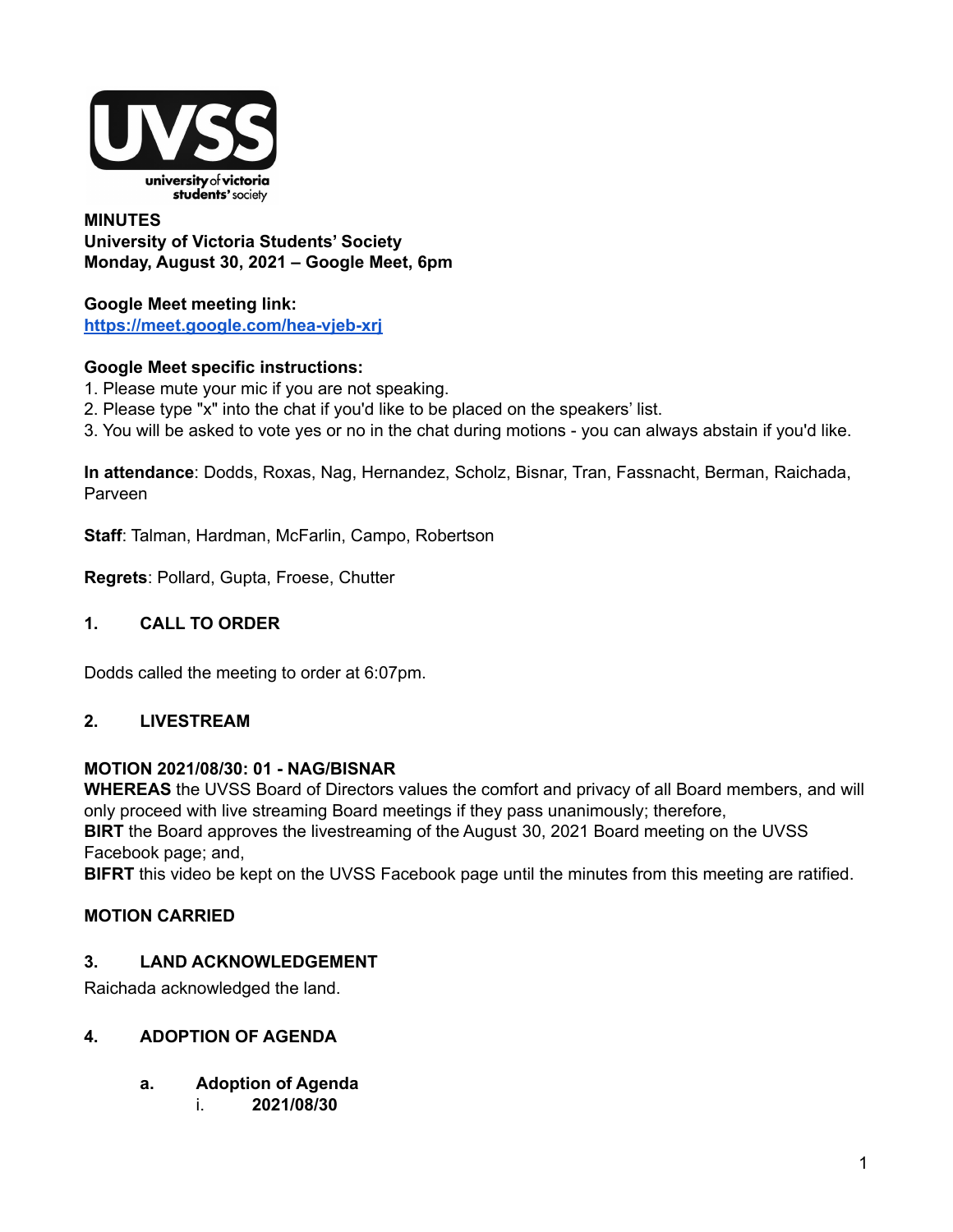# **MOTION TO ADOPT - NAG/HERNANDEZ MOTION TO AMEND - ROXAS/SCHOLZ**

To add Roxas, Chutter, Raichada's board reports. **MOTION CARRIED**

## **MOTION CARRIED**

- **b. Adoption of Minutes**
	- i. **2021/07/26**

### **MOTION TO ADOPT - BISNAR/FASSNACHT MOTION TO AMEND - SCHOLZ/HERNANDEZ** To add Kishal to the last meeting minutes. **MOTION CARRIED**

### **MOTION CARRIED**

## **5. PRESENTATIONS & ANNOUNCEMENTS**

- **a. PRESENTATIONS**
- **b. ANNOUNCEMENTS**

## **6. REPORTS**

**a. EXCLUDED MANAGERS**

### **b. PORTFOLIOS**

- 1. Campaigns and Community Relations
- 2. Finance and Operations
- 3. Outreach and University Relations
- 4. Student Affairs
- 5. Events
- 6. International Student Relations

## **COMMITTEES AND COUNCILS**

- 1. Electoral
- 2. Executive Committee
- 3. Food Bank & Free Store
- 4. Peer Support Centre

### **CONSTITUENCY ORGANIZATIONS & NSU**

- 1. GEM
- 2. NSU
- 3. Pride
- 4. SOCC
- 5. SSD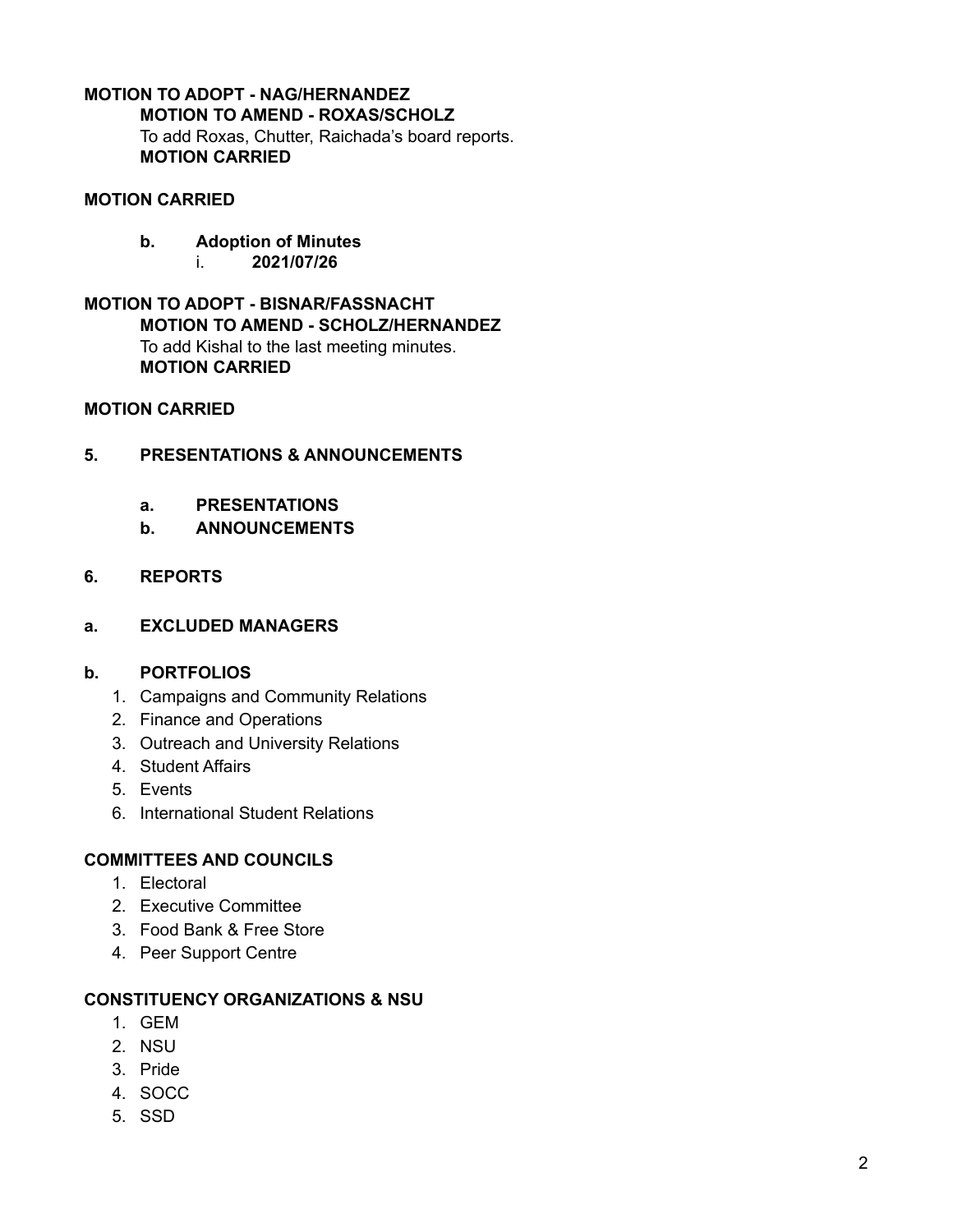## **7. QUESTION PERIOD (15 mins)**

### **8. EMAIL MOTIONS**

#### **MOTION 2021/08/05 - ROXAS/NAG**

**BIRT** the Board of Directors accept the report of the hiring committee for the Felicita's Department Manager; and **BIFRT** Roger Kwan is ratified as Felicita's Department Manager.

### **MOTION CARRIED**

### **MOTION 2021/08/18 - HERNANDEZ/ROXAS**

**BIRT** the Board approves the following statement regarding the University of Victoria mandating masks and vaccines upon our return to campus in Fall 2021

[https://docs.google.com/document/d/1rHqF57DddliLpHjwe5P5RIusOCl0iNdgcKh5cEY4b1U/edit?usp=s](https://docs.google.com/document/d/1rHqF57DddliLpHjwe5P5RIusOCl0iNdgcKh5cEY4b1U/edit?usp=sharing) [haring](https://docs.google.com/document/d/1rHqF57DddliLpHjwe5P5RIusOCl0iNdgcKh5cEY4b1U/edit?usp=sharing)

### **MOTION CARRIED**

### **9. MAIN MOTIONS**

**Recommended by Finance and Operations Committee, Events Committee, Campaigns Committee, Member Outreach Committee and International Students' Relations Committee**

## **MOTION 2021/08/30: 02 - NAG/FASSNACHT**

**WHEREAS** financial planning is essential for functioning affairs of the UVSS; and,

**WHEREAS** a well planned budget provides a fiscal guide as well as accountability for all student dollars spent; therefore,

**BIRT** the UVSS 2021 - 2022 Board Budget (Appendix A) is passed.

### **MOTION CARRIED**

## **MOTION 2021/08/30: 03 - HERNANDEZ/SCHOLZ**

**WHEREAS** the Faculty of Social Sciences has various committees that require undergraduate student representation from the Faculty as recommended by the UVSS; and,

**WHEREAS** nominations were open for undergraduate students to nominate themselves for these various faculty committees, with a deadline of August 27; therefore,

**BIRT** the Board elects Q Roxas and Robin Pollard as the undergraduate student representatives on the Faculty of Social Sciences Equity and Diversity Committee and the Undergraduate Curriculum Committees respectively.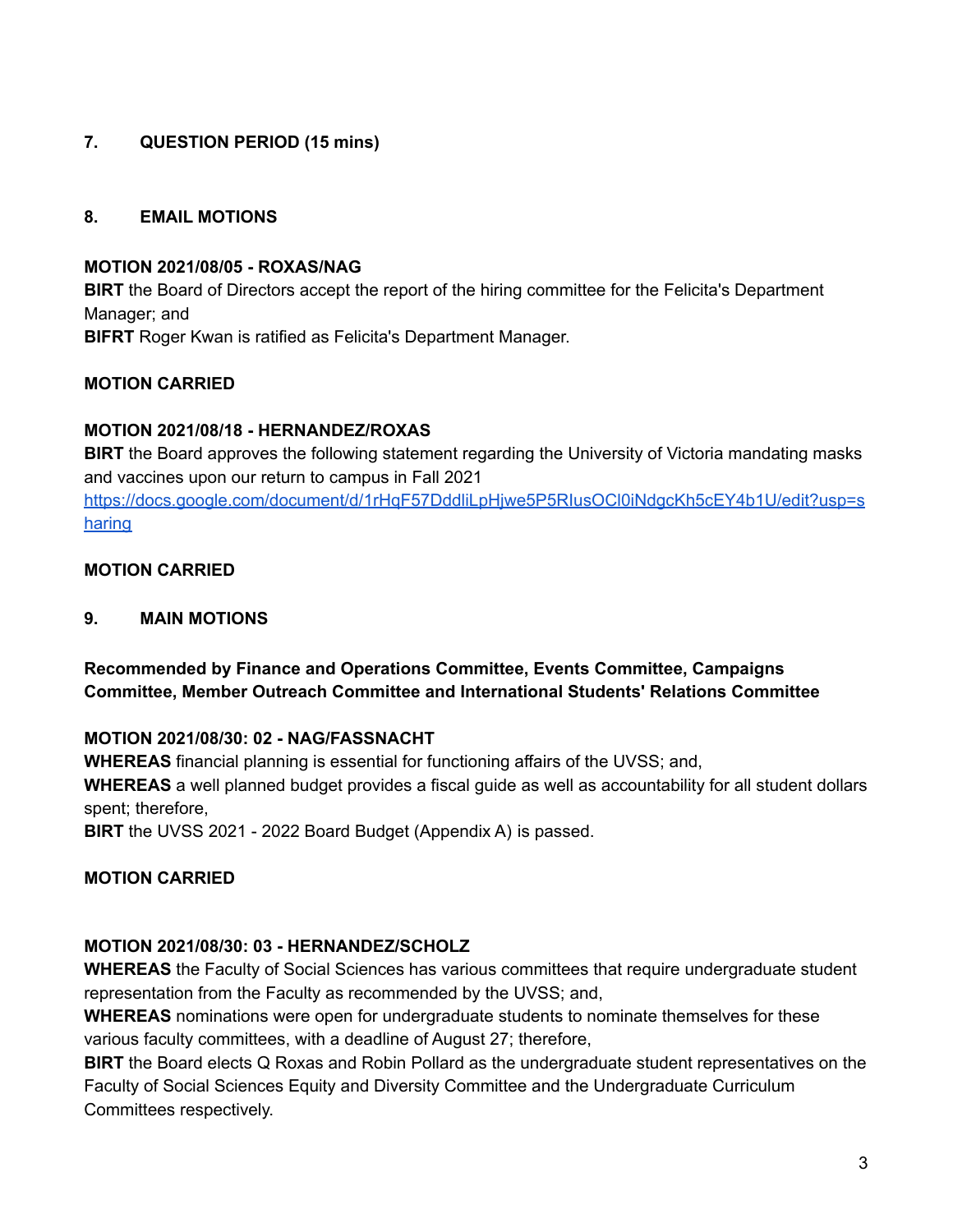### **MOTION CARRIED**

### **MOTION TO MOVE IN CAMERA - NAG/ROXAS**

The meeting moved in camera at 6:40pm. **MOTION CARRIED**

- **10. IN-CAMERA**
	- **a. Legal**
	- **b. Personnel Committee Report**

**MOTION TO MOVE OUT OF CAMERA -ROXAS/NAG** The meeting moved out of camera at 6:43pm. **MOTION CARRIED**

**11. MEETING TIMES**

**The next meeting scheduled by the Board of Directors is: Monday, September 13, 2021** on Google Meet (online).

**12. ADJOURNMENT**

#### **13. BOARD DIRECTORS' REPORTS**

#### **Marran Dodds (126.75 hours)**

- *Committees/Meetings*
	- Lead Directors Meeting
	- Outreach Portfolio
	- Meeting with Jim Dunsdon
		- Prepping and researching for meeting
	- Executive Committee
	- Member Outreach and Engagement Committee
	- Policy Development Committee
	- Campaigns Committee
	- Meeting with ABCS/AMS re BC Budget
	- Meeting w/ Katie re Electoral
	- Events Committee
	- Meeting w/ Student re UVSS
- *Ongoing Projects/Collaborations*
	- Equity, Diversity, and Inclusion
		- Gathering supplemental materials for the NLC Audit
		- 5 Days of Action Committee Meetings/Planning
	- Return to Campus Advocacy
		- Media interviews with Times Colonist, Martlet, CTV News
		- Writing and publishing a statement on mandatory masks and vaccines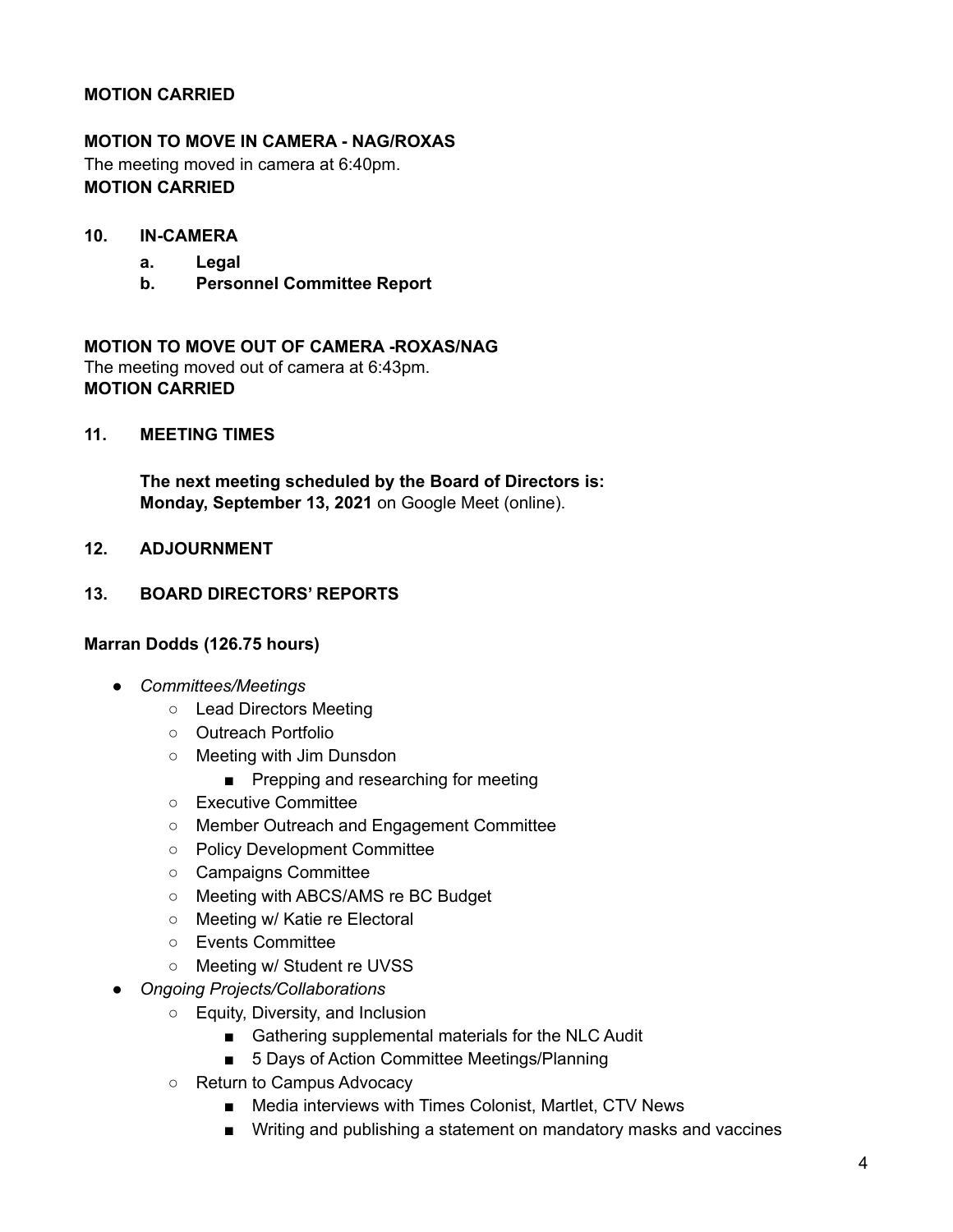- PIRG Award
	- Finalizing the award
- UVSS Swag
	- Facilitating invoice payment
	- Meeting w/ MarComm to order t-shirts
- OSL
	- Prep for UVSS 101 Presentation
	- UVSS 101 Orientation Presentation
	- Finalizing the SUB Video Tour
	- Prepping for 73 Questions Video
	- Orientation Video Filming
	- Submitted for Newsletter
	- Engage platform onboarding
	- Creating Orientation Presentation
	- Instagram Takeovers
- Wellness Journal
	- Final working group
- CKO/Fall Outreach
	- Creating content for UVSS Instagram
	- UVSS Newsletter
	- Volunteer outreach and planning
	- Planning UVic Instagram Takeovers
	- Filmed content for Instagram Takeover
	- Interview with the Martlet
	- General Planning/Organizing/Meetings
	- Organizing Volunteers
	- Coupon Booklet
	- UVSS MarComm Meeting
	- Creating SM Content
- *Administrative and Other*
	- Emails, Organization, Administration
	- Ordering Orange Shirts for the BoD
	- Identifying UVSS representatives on Senate and Faculty Committees
	- Board Survey on potential in-person board meetings
	- Offered a quote for The Ring publication on OERs
	- Communication with UVic students re Return to Campus, general UVSS information, etc.
	- Cheque signing
	- Pick up Orange Shirts for the BoD
	- Agile Training

#### **Robin Pollard (157 hours)**

General

- Emails and admin
- Volunteer coordination
- Committee meetings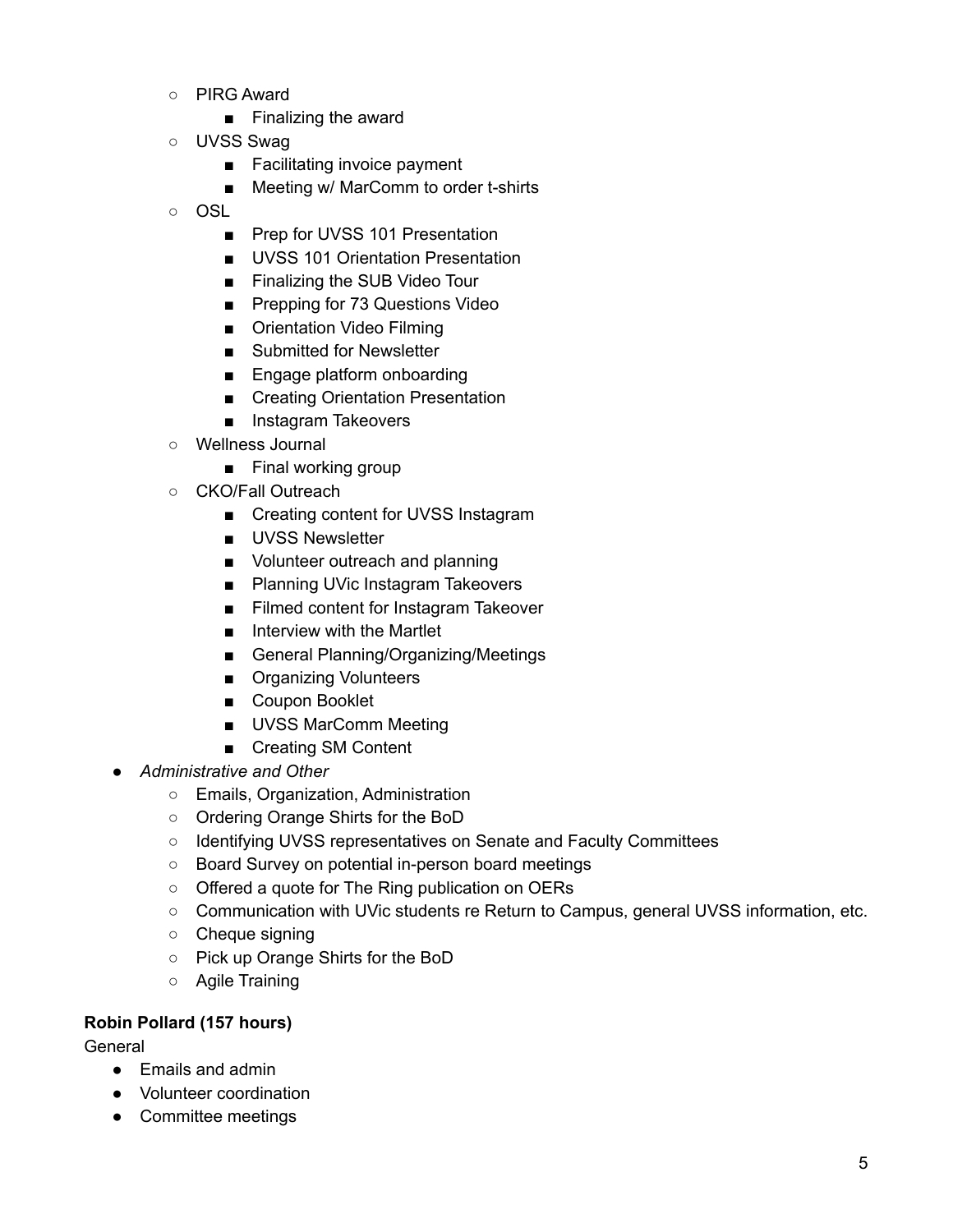- SHIFT meetings
- ●
- LGC
	- SVAW Core 4 Meetings
	- SVAW larger group meetings

**Shift** 

- Anti-Asian Racism Survey!
	- Media plan
	- Outreach
	- Launched!!
	- Last minute stressy moments
- Report
	- Planning with MH

Rent with Rights

- I heart radio media interview (Aug 15th 12:00)
- Victoria News and Black Press. Interview (Aug 15th 12:15pm) with Kiernan Green.
- Interview with TC

Divest

- Strategy meeting with faculty and other members
- Divest Canada Strategy meetings (multiple!)
- Divest Op-Ed published!!!
- Divest Canada meetings

ReThink Mental Health

- Social media outreach plan!
- Messaging

Federal Election

- Planning
- Media and outreach planning
- Social media planning
- Work order
- Social media posts and responses
- Meet with Aryanna

General:

- Emails and admin
- Various committee meetings
	- Leads
	- Exec
	- Personnel
	- Outreach
	- Policy development
- Budgeting!
- Prep for CKO (tabling)

Lets Get Consensual

- SVAW Meetings
- OSL Curriculum development updates meeting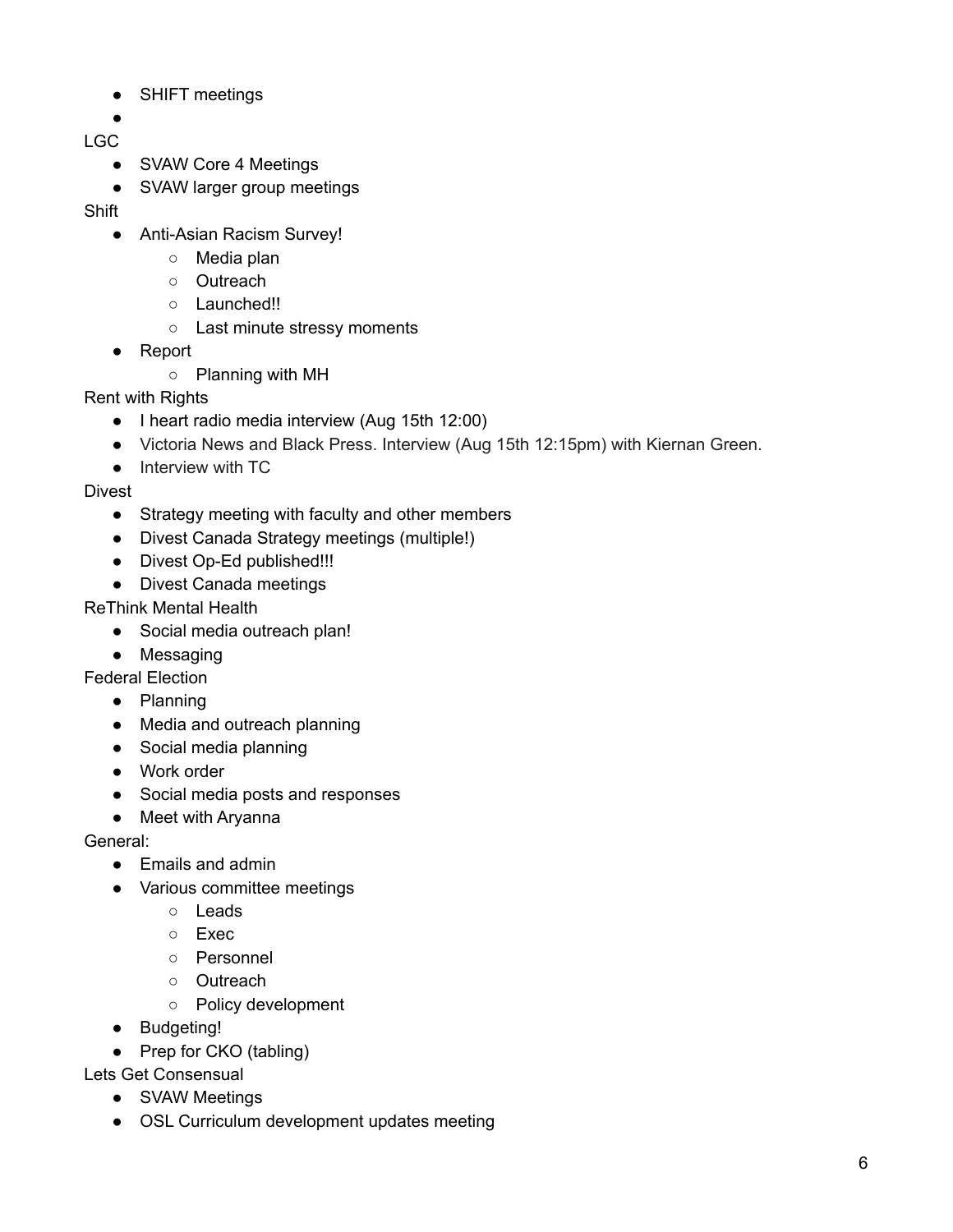- Meeting with BCFS about LGC materials
- SVAW Larger group meeting

Rent With Rights

- Media
	- Martlet interview (via email)
	- Prepping Deb for media interviews!! (CBC- she did great!)
	- Interview prep for CFAX interview
		- Interview with CFAX (for media room)
	- Interview with Check News (video)
	- Interview with CTV (video)
- Meeting with UVic Public affairs about current housing situation (suggested uvic get further involved in housing association groups to destigmatize student renters)

Shift our Campus

● Reporting meeting with OSL

ReThink

● Planning for social media

External Relations

• AMS Meeting (budgeting prep)

Safer Use

- Social Media Plan
- Website update meeting with Stef
- Campaign and outreach planning
- Naloxone training date setting
- Meeting with UVic Harm Reduction Club
- Videos (filming) for IG

Make Transit Work

- VRTC Board Meeting
- VRTC Board Meeting in-camera session

Divest!!!

- Planning
- Meeting with EJ
- Intro meetings with Andrew Coward and Treasury people
- Strategy meeting with EJ
- Meeting with EJ and HC

External Relations

● Meetings with AMS and ABCS for BC Budget Brief

## **Dipayan Nag (166 hours)**

- FinOps Portfolio Work
	- Budget Drafts and reconciliation
	- U-PASS Claims
	- Health and Dental Plan terms and conditions review
	- Electrigo(new service) contract review.
- Internal Meetings
	- Executive Committee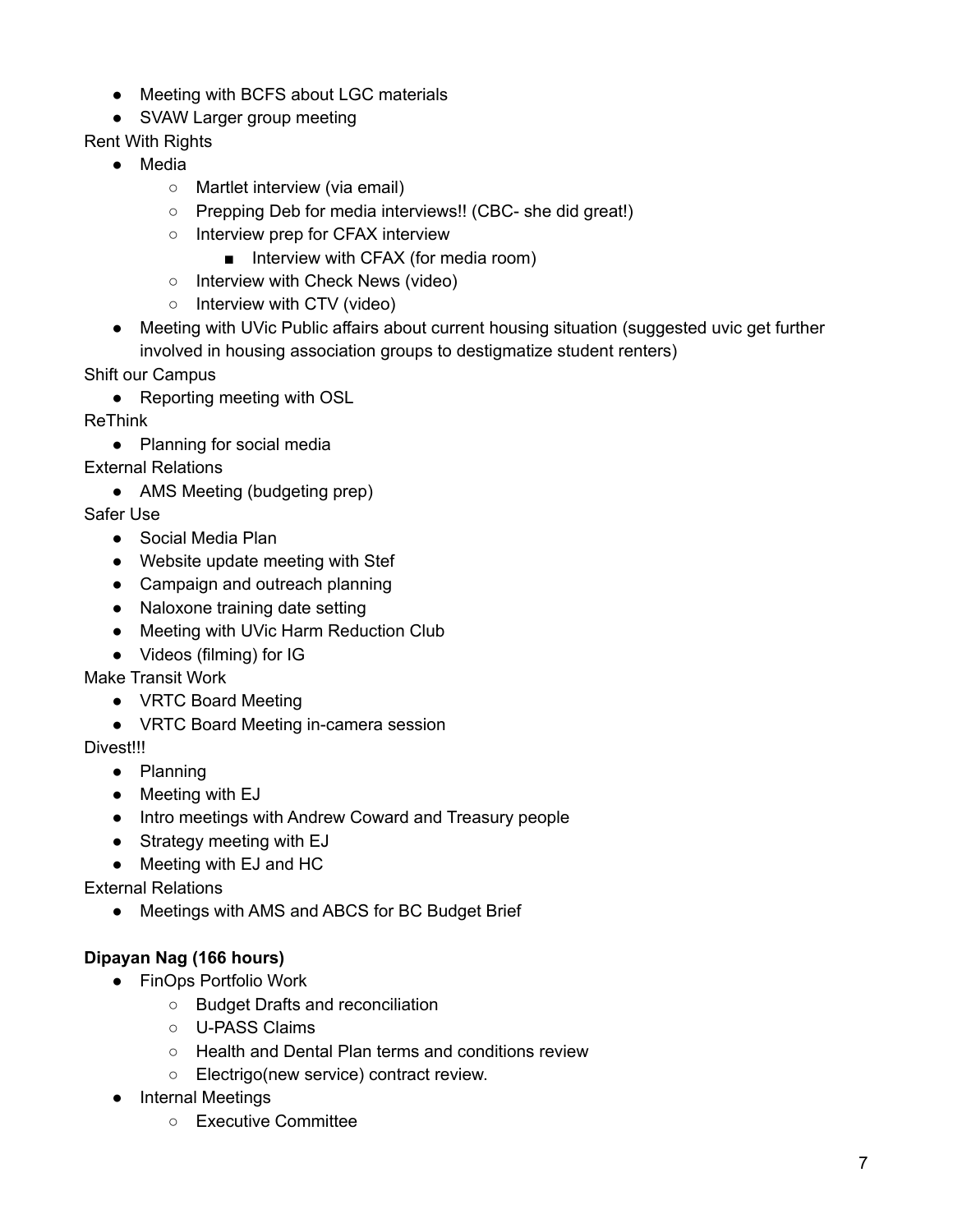- Leads Meetings
- Felicitas Manager Hiring Committee
- Meeting with Q
- Budget Meetings
- External Meetings
	- Meeting with OSL
	- Meetings with parents+students
	- Meeting with Electrigo
	- Meeting with StudentCare
- **Committees** 
	- Campaigns Committee
	- FinOps Committee
	- Member Outreach Committee
	- Policy Development
	- Personnel Committee
- Training
	- AGILE Training
- Other Work
	- CKO walk-around
	- CKO Photoshoot

## **Mariel Hernández (147.75 Hours)**

### *Meetings and Committees (31 hours)*

- Attended Member Outreach, Events, Fin Ops, Campaigns, Food Bank, Policy Development, Electoral Committees; Leads and Executive meetings; Department Managers Meeting on August 17, July 26 BoD meeting (22 hours)
- Hosted and prepped for ARC August 17 (3 hours)
- Presented with other leads at virtual info session August 16 (1 hour)
- Met with Office of Student Life, Student Affairs, Operational Relations Committee (5 hours)

## *Hiring (15.5 hours)*

- Prepped, reviewed and posted AVP Outreach Coordinator Position (1.5 hours)
- Attend and prep for Vice-President and Provost Hiring Committee July 27th, August 18 and 19th (14 hours)

## *Clubs and Course Unions (66 hours)*

- Prepped for Clubs and Course Union Council on Sep 13 (1 hours)
- Organize space, seating plan, coordinate table sign up, consulted catering, reviewed applicable Provincial Health Orders, re-write floor plans, ordered materials, invited stakeholders, coordinated volunteer outreach, answered questions, write and film social media plans, review registration, gather tabling materials from stakeholders, phone suppliers, coordinate with Vikes, set-up Discord, coordinate with Graphics (54 hours)
- Read and prepped edits for policy changes (6 hours)
- Met with VikeLabs (1 hour)
- UVSS Website edits and Engage UVic registration (3 hours)
- Training with DT (1 hour)

*Administration (23.25 hours)*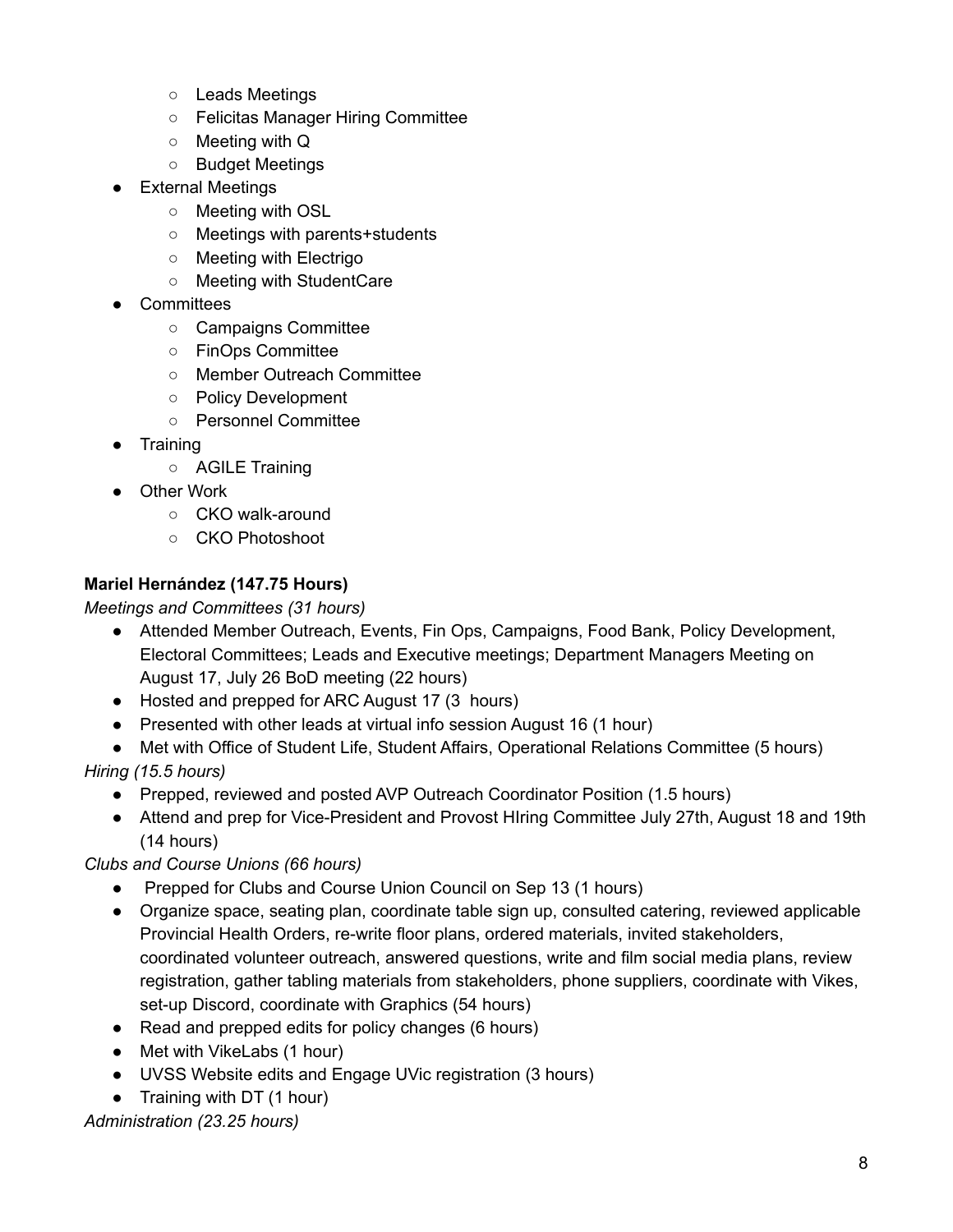- Approved cheque requisitions and did cheque signing (5 hours)
- Answered questions and inquiries over email and phone (12.75 hours)
- Write newsletters (1 hour)
- Individual meetings with advocacy groups (3 hours)
- Liaise with PDUs (0.5 hour)
- Conduct exit interview (1 hour)

### *Advocacy (8 hours)*

- Met with stakeholders and continued to edit report as per feedback (5 hours)
- Liaise with Telus for FBFS deliveries (1 hour)
- Prep materials requested by Nicole Lee Equity Audit (2 hours)

*Training and Workshops (4 hours)*

● Setting up, learning, and troubleshooting Agile project management organization (4 hours)

## **Q Roxas (177.25 hours)**

*Admin (30.25)*

- Responding to email inquiries, ongoing email chains
- Scheduling meeting times
- Drafting agendas for meetings

## *Meetings and Committees (50.25)*

- Felicita's Hiring Committee
	- ongoing interviews and committee meetings
- Leads Committee
- Executive Committee
- Board Meeting
- Meeting with Stef re anti-Asian racism survey edits
- Meetings with Mariel re planning for Shift Our Campus, SM outreach,
- Meeting with Dip re Personnel
- Meetings with Kishal and Dhruvi re CKO planning, social media outreach, and other portfolio related work
- Monthly meeting with OSL and Ryan from MSW
- Meeting with Vikes re UVSS x Vikes collaborations
- Events Committee
- Meeting with Stef and Katie re Hot Lunch
- Meeting with Luca re anti-oppression facilitation
- 5 Days of Action Workshops Committee
- Meetings with musicians re Bands on the Roof/CKO
- Meeting with Stef and Marran re CKO outreach, tabling, SM
- Calls with musicians for cko
- Call with Peter/NSU re Sept 30th NTRC day
- Meeting with OSL re survey
- Meeting with Luca re anti-o facilitation
- Thunderfest Committee
- Agile Training Katie & Leads
- Leads morning check ins

*Events Portfolio: Projects, Initiatives, Etc. (45.75)*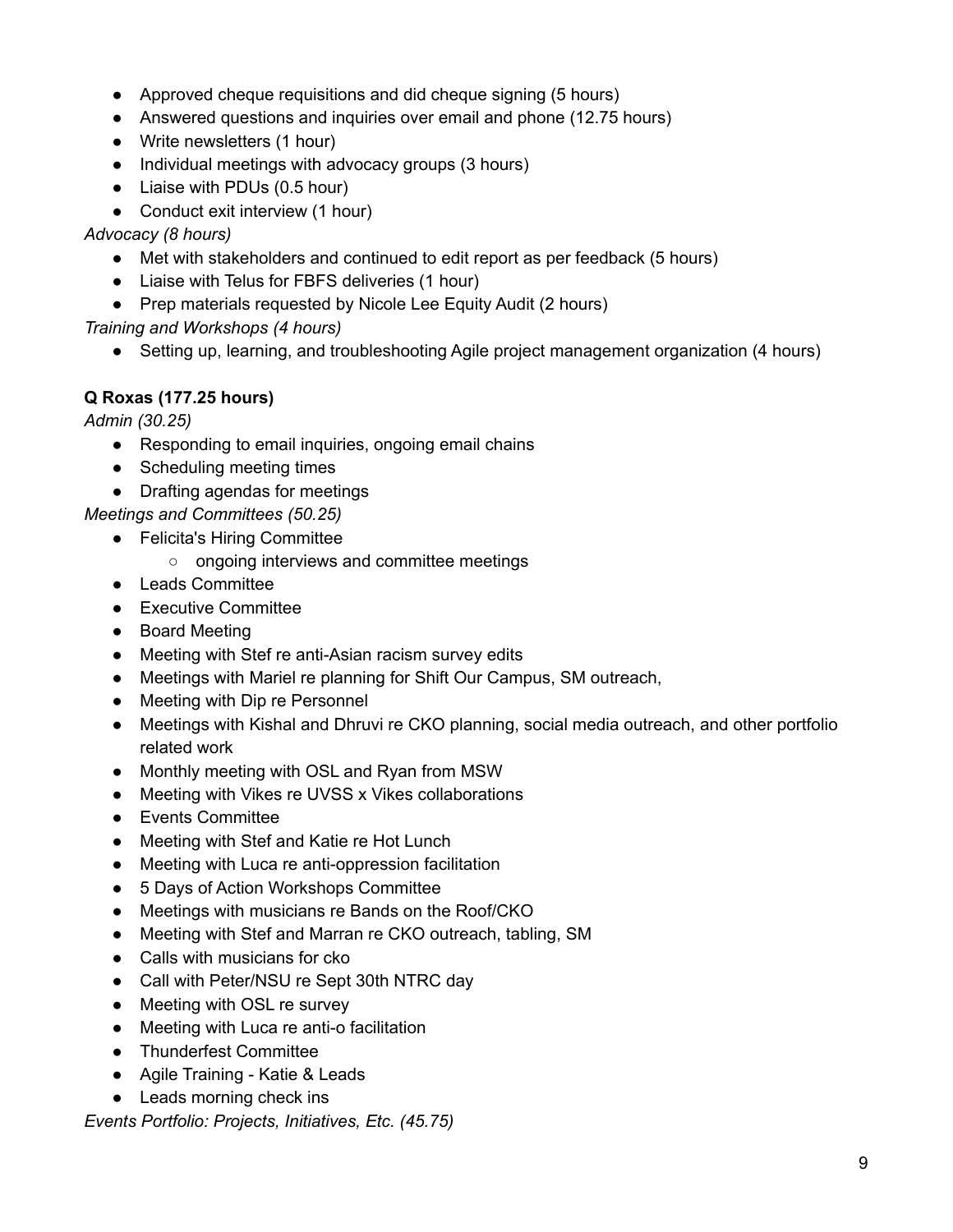- CKO
- Shortlisting bands to present to EC
- Corresponding with Bands regarding Bands on the Roof, social media, contracts, etc.!
- Researching new bands to replace ones who had to cancel
- Writing emails and inquiries for bands
- Calls with Bands/Musicians about Bands on the Roof
- Reaching out to local artists for local vendoring
- Rearranged the entire SM outreach plan due to shift in scheduling
- Filming, editing, and writing captions for CKO outreach SM content
- Drafting contracts
- Updating CKO SM outreach plan with band bios
- Editing SM captions
- Filming CKO videos, captioning, etc.
- Board picture taking in the quad!!
- Anti-Asian Racism Survey
- Lots and lots of edits to questions, transferring over to Survey Monkey
- Writing survey blurb for various campus newsletters
- Anti-Asian Hate Survey
- final edits to survey intro
- edits to the website for Shift Our Campus
- final edits to introduction paragraphs and resources list
- updating BIPOC mental health resource hub
- Make an emailing list to all departments, groups, clubs, faculties, etc.
- Filming for UVic IG
- Hot Lunch
- Reviewing documents and basic planning for school year w relevant staff
- Anti-O Facilitation
- several meetings with Luca in order to review the curriculum/slides, edit them, assign them, and practice them!

*Workshops (9.0)*

- Facilitating anti-oppression workshop for ELs as part of New Student Connect Program
- "UVSS 101": OSL Leads presentation

## **Joshua Fassnacht (39.25 hours)**

- PSC Committee (2 hour)
- ISR Portfolio (7 hours)
	- JF + Office of Global Engagement 2
	- JF + Monika of CCSS 1
	- JF + Saad of AMS 1
	- JF+SP 1
	- Orientation Planning 2
- Global Community (5 hour)
	- Check-In 1
	- Meet the UVSS: International Students-Focused Orientation 2.5
	- $O$  JF + SP + KS .25
	- $O$  JF + SP + KG .25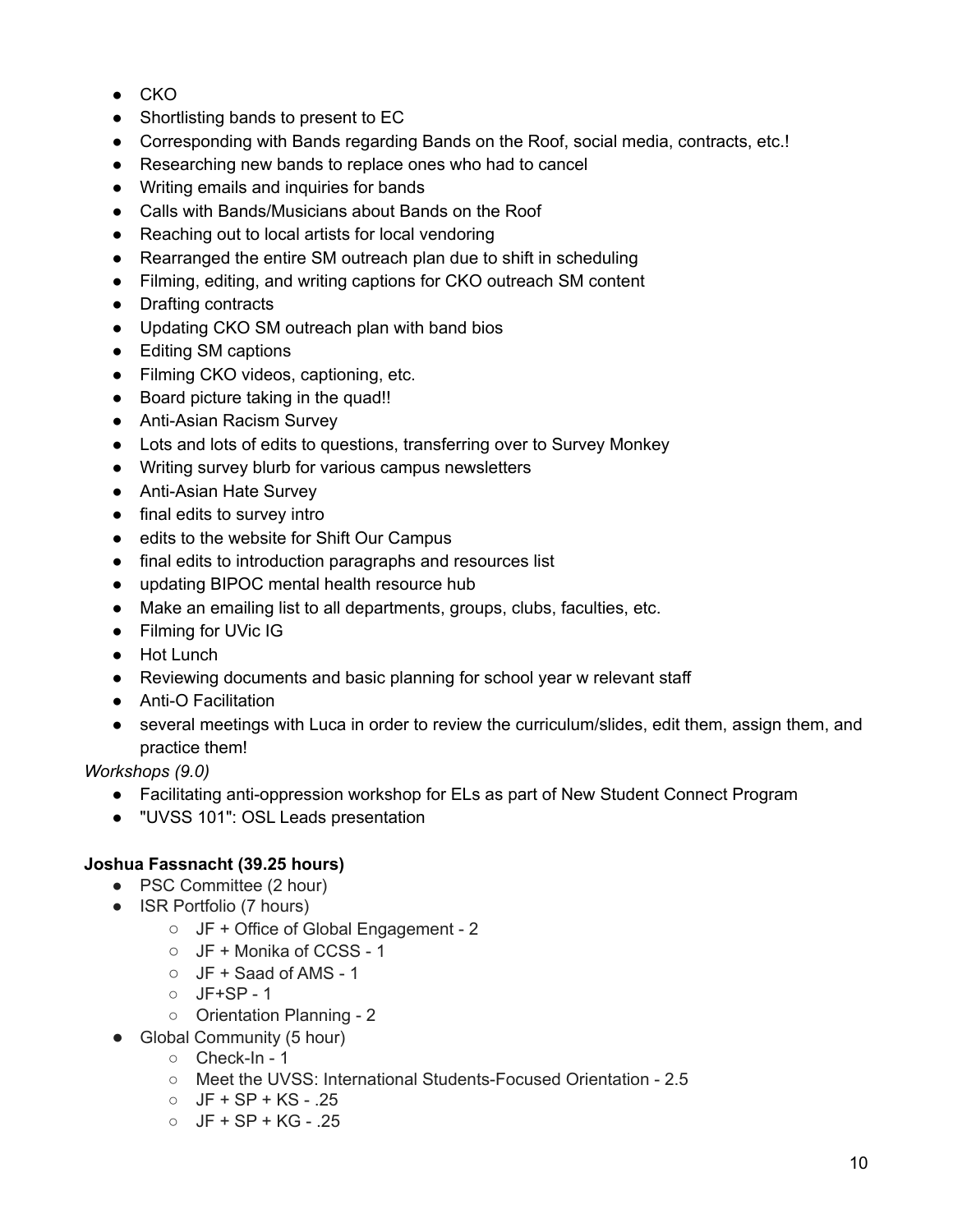- Explore our Campus Prep 1
- Access 4 All (1 hour)
	- Media Training 1
- Martlet Interview with Betty (.75 hour)
- Telemedicine SC Call (1 hour)
- AVP Int'l Focus Group (1 hour)
- Member Outreach Committee (2 hour)
- Campaigns Committee (2 hour)
- Finance & Operations Committee (1 hour)
- International Student Relations Committee (.5 hours)
- Events Committee (2 hour)
- Responding to Students (3 hour)
- General Admin/Project Planning (11 hours)

## **Kathleen Banville (5.5 hours)**

- july 26 board meeting 1 hour
- aug 9 outreach portfolio 30 min
- aug 12 campaigns committee 30 min
- aug 12 reviewing past UVSS member surveys 1 hour
- aug 16 outreach portfolio 20 min/ .3 hour
- aug 16 volunteer form, general admin 20 min / .3hour
- aug 26 fin ops committee 20 min/.3 hour
- aug 26 policy committee 10 min / 6 hour
- aug 26 campaigns committee 45 min / .75 hour

## **Deborah Berman (13 hours)**

- August 16 Meeting Hours (6.25 hours)
- Events committee (1.0 hours)
- Rent with Rights (2.5 hours)
- Member outreach portfolio (0.5 hours)
- Member outreach committee (0.75 hours)
- Disability workshop #3 recording (1.5 hours)
- August 30 Meeting Hours (6.75 hours)
- Events committee (0.5 hours)
- Member outreach portfolio (0.25 hours)
- SCARTA (5.0 hours)
- Member outreach committee (0.25 hours)
- Finance committee (0.25 hours)
- Policy Development committee (0.5 hours)

## **Nigel Bisnar (5.5 hours)**

- Board Meeting (1 hr)
- TikTok Development for CKO (1 hr)
- FinOps Budget Review (1 hr)
- UVic Climate and Sustainability Action Plan (CSAP) Workshop 1 and associated prep (2.5 hrs)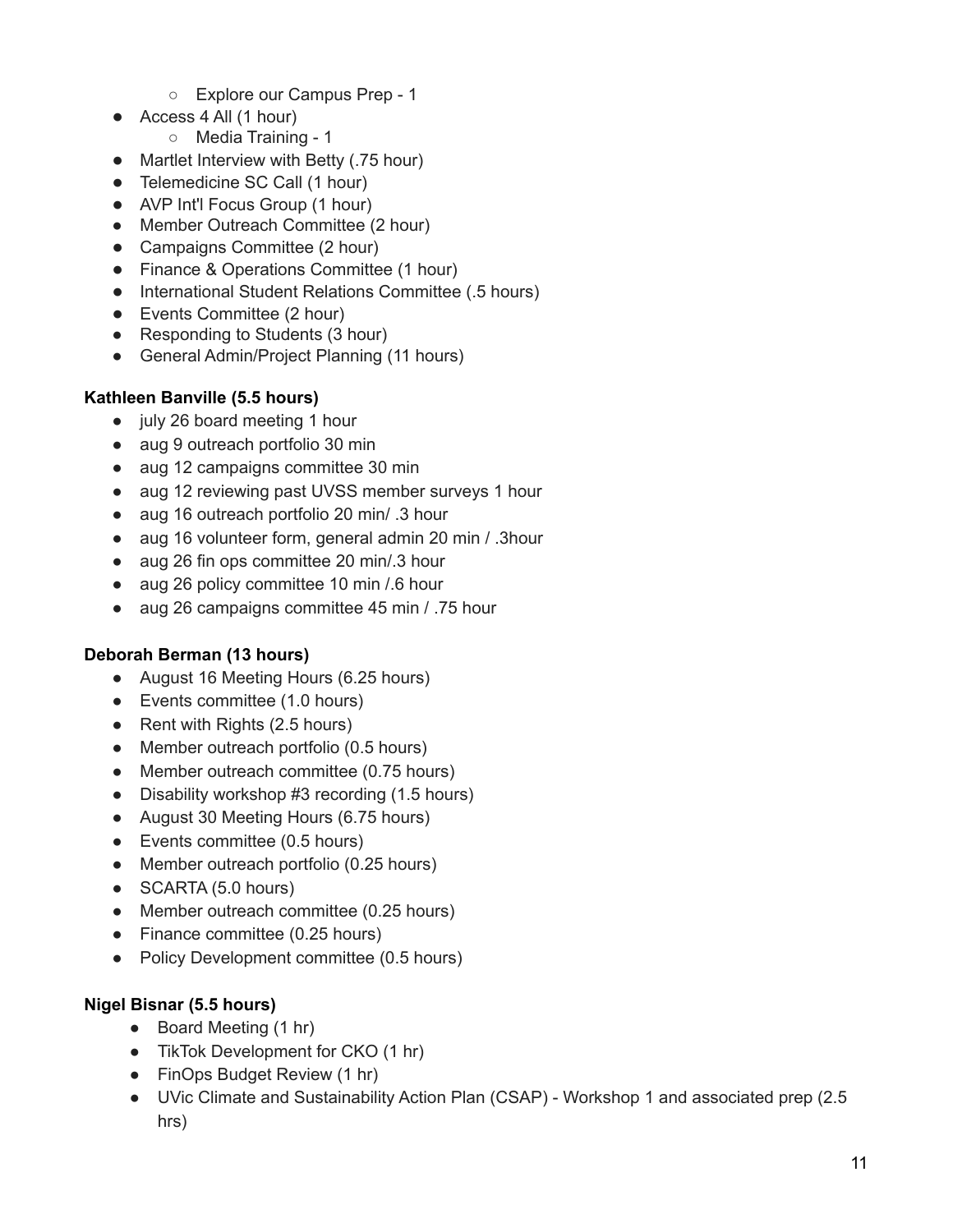### **Siddharth Pathak (10 hours)**

- CKO Video Ideas & Execution (1hr)
- Email Voting (1hr)
- C & CU Content Ideas (1hr)
- Board Meeting Minutes (0.5hr)
- UVSS Web work (1hr)
- Quad Movie Night Shoot (2hrs)
- Clubs Website Meeting (1hr)
- International Student Orientation(2.5 hrs)

### **Shilpa Parveen (4.5 hours)**

- (30 mins) with director of ISR
- (2 hours) for KAHOOT for ISO
- (1.5) hours International orientation
- (30 minutes) for ISR committee

## **Kishal Scholz (12.25 hours)**

- Planning with lead and correspondence (1.5 hours)
- CKO social media (1 hour)
- 5 Days of Action Institutional Action Committee (1.5 hours)
- International Orientation and preparation (2.5 hours)
- Portfolio meetings (0.5 hours)
- Events Committee (2.75 hours)
- Disability justice workshops (2.5 hours)

### **Owen Taylor (6 hours)**

- Previous hours: total 1 hour
- Pride board advisor meeting 1 hour
- Recent hours: total 2 hours
- $\bullet$  ARC meeting  $-1$  hour
- Campaigns meeting 1 hour

### **Kai Muir (6 Hours)**

- GEM Hiring Committee 4.5 Hours
- Events Committee .5 Hour
- ARC .5 Hours
- Emails/communications .5 Hours

### **Dhruvi Raichada (13 hours)**

- Personnel committee meeting
- Events committee meeting
- 5 days of action arts of action meetings
- $\bullet$  CKO : videos + captions